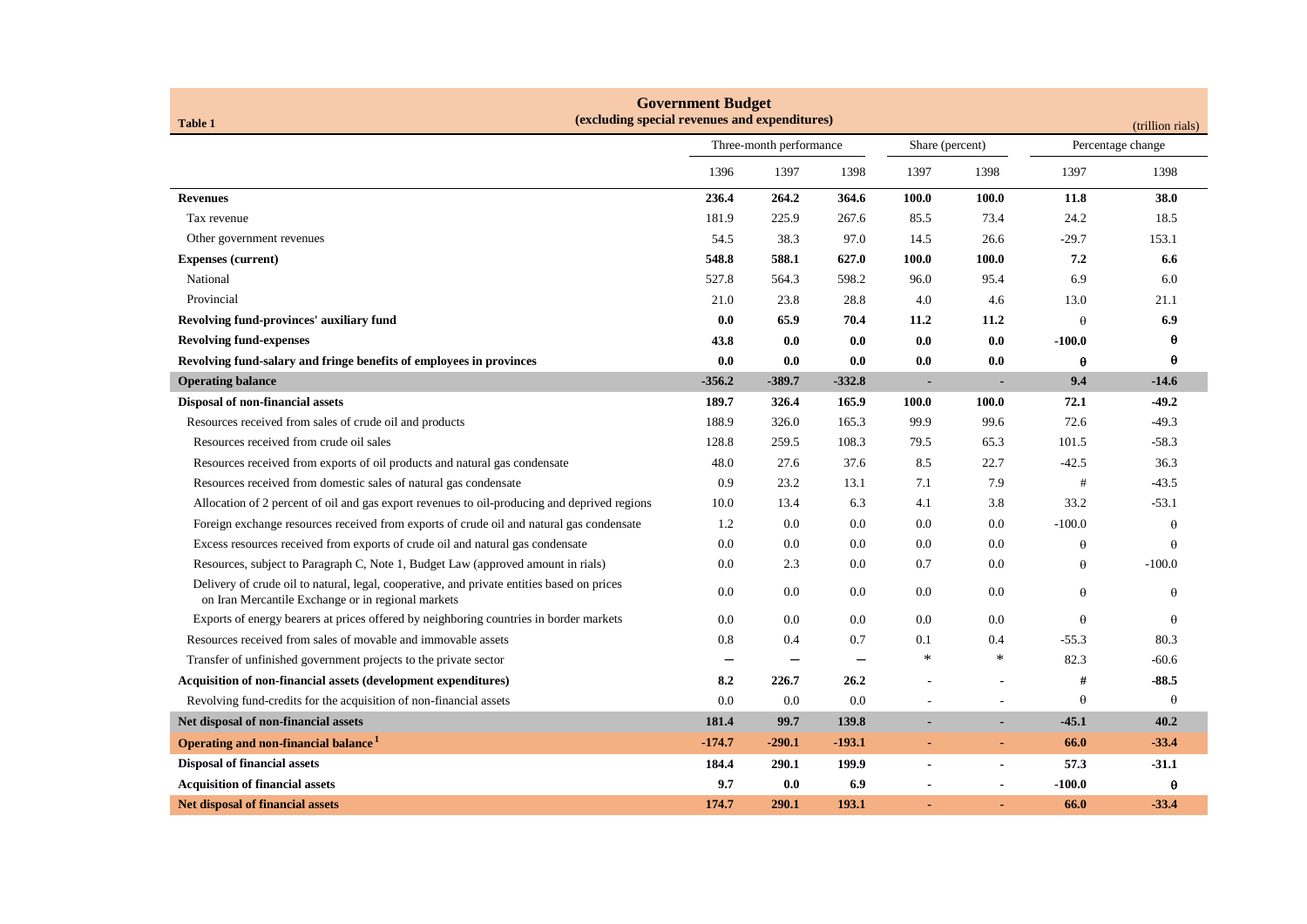|  | Ratio analysis: (percent) |  |
|--|---------------------------|--|
|--|---------------------------|--|

| <b>Revenues to expenses</b>                                                                                        | 43.1    | 44.9    | 58.1    |
|--------------------------------------------------------------------------------------------------------------------|---------|---------|---------|
| Tax revenue to expenses                                                                                            | 33.1    | 38.4    | 42.7    |
| Other government revenues to expenses                                                                              | 9.9     | 6.5     | 15.5    |
| Sum of revenues and disposal of non-financial assets to<br>sum of expenses and acquisition of non-financial assets | 76.5    | 72.5    | 81.2    |
| Tax revenue to sum of expenses and acquisition of non-financial assets                                             | 32.6    | 27.7    | 41.0    |
| Other government revenues to sum of expenses and acquisition of non-financial assets                               | 9.8     | 4.7     | 14.8    |
| Crude oil sales to sum of expenses and acquisition of non-financial assets                                         | 23.1    | 31.9    | 16.6    |
| Operating and non-financial balance to sum of expenses and acquisition of non-financial assets                     | $-31.4$ | $-35.6$ | $-29.6$ |
| Acquisition of non-financial assets to crude oil sales                                                             | 6.4     | 87.3    | 24.2    |
| Acquisition of non-financial assets to expenses                                                                    | $1.5\,$ | 38.5    | 4.2     |

Source: Treasury General, Ministry of Economic Affairs and Finance

<sup>1</sup> It is the sum of the operating balance and the net disposal of non-financial assets.

 $\theta$  Calculation of percentage change is not possible.

**#** More than 1000 percent increase.

Figure is not a significant decimal fraction.

─ Negligible fraction.